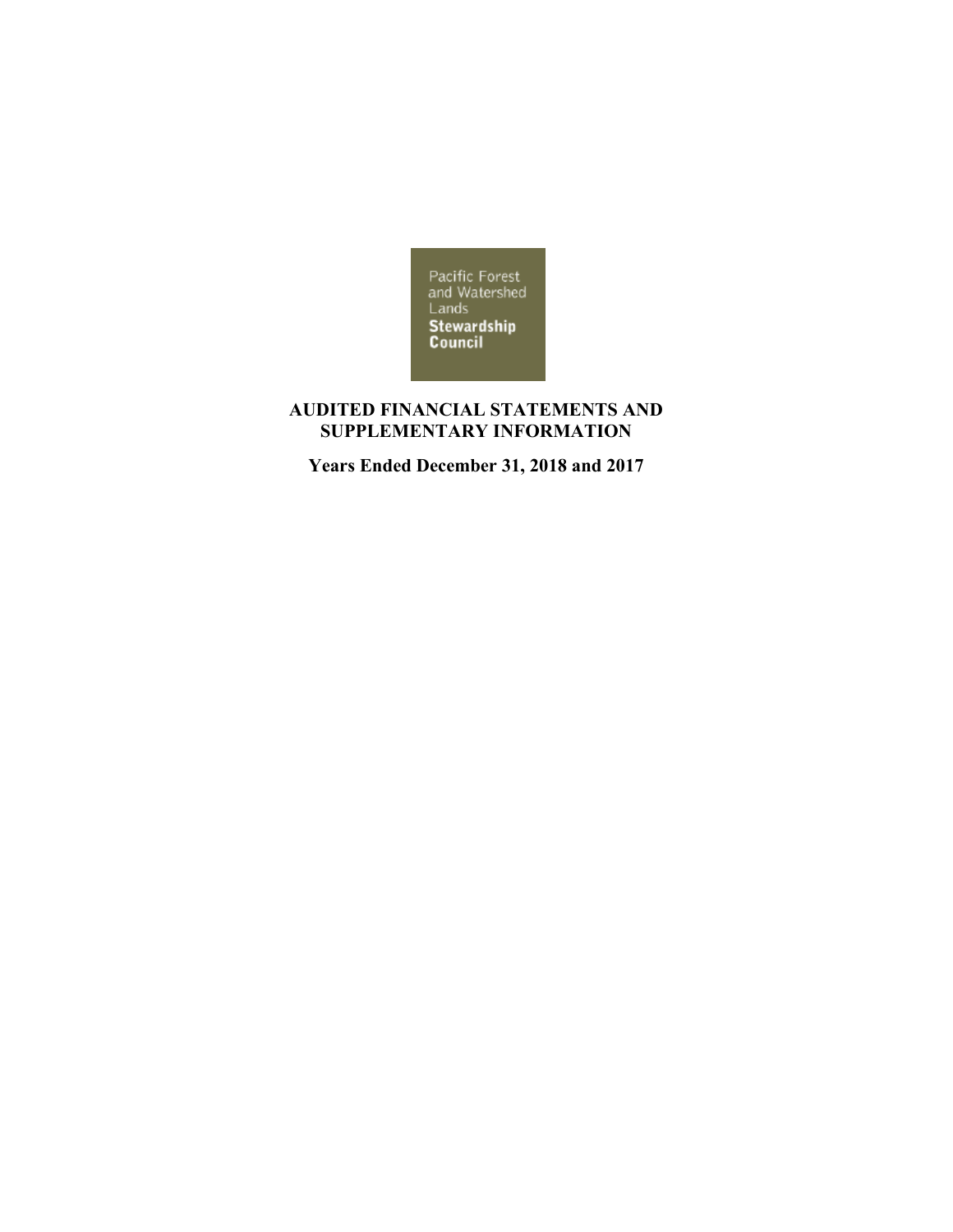## **PACIFIC FOREST AND WATERSHED LANDS STEWARDSHIP COUNCIL**  AUDITED FINANCIAL STATEMENTS AND SUPPLEMENTARY INFORMATION Years Ended December 31, 2018 and 2017

## **TABLE OF CONTENTS**

| <b>Financial Statements</b>                |  |
|--------------------------------------------|--|
|                                            |  |
|                                            |  |
|                                            |  |
|                                            |  |
|                                            |  |
| <b>Supplementary Financial Information</b> |  |
|                                            |  |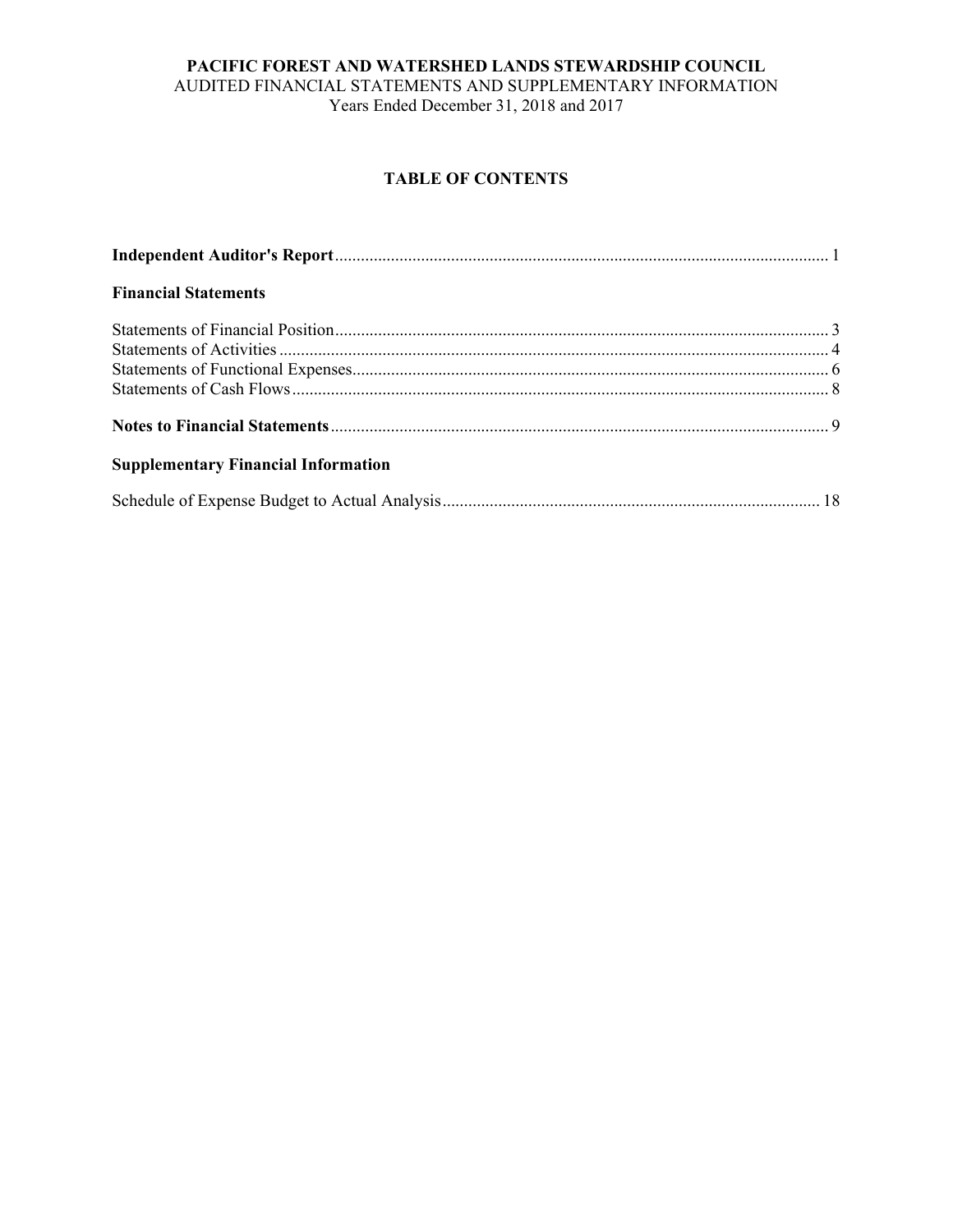

550 Howe Avenue, Suite 210 Sacramento, California 95825

Telephone: (916) 564-8727 FAX: (916) 564-8728

## INDEPENDENT AUDITOR'S REPORT

To the Audit Committee of Pacific Forest and Watershed Lands Stewardship Council Roseville, California

We have audited the accompanying financial statements of Pacific Forest and Watershed Lands Stewardship Council (the Stewardship Council) (a nonprofit organization), which comprise the statement of financial position as of December 31, 2018, and the related statements of activities, functional expenses and cash flows for the year then ended, and the related notes to the financial statements.

#### **Management's Responsibility for the Financial Statements**

Management is responsible for the preparation and fair presentation of these financial statements in accordance with accounting principles generally accepted in the United States of America; this includes the design, implementation, and maintenance of internal control relevant to the preparation and fair presentation of financial statements that are free from material misstatement, whether due to fraud or error.

#### **Auditor's Responsibility**

Our responsibility is to express an opinion on these financial statements based on our audit. We conducted our audit in accordance with auditing standards generally accepted in the United States of America. Those standards require that we plan and perform the audit to obtain reasonable assurance about whether the financial statements are free from material misstatement.

An audit involves performing procedures to obtain audit evidence about the amounts and disclosures in the financial statements. The procedures selected depend on the auditor's judgment, including the assessment of the risks of material misstatement of the financial statements, whether due to fraud or error. In making those risk assessments, the auditor considers internal control relevant to the entity's preparation and fair presentation of the financial statements in order to design audit procedures that are appropriate in the circumstances, but not for the purpose of expressing an opinion on the effectiveness of the entity's internal control. Accordingly, we express no such opinion. An audit also includes evaluating the appropriateness of accounting policies used and the reasonableness of significant accounting estimates made by management, as well as evaluating the overall presentation of the financial statements.

We believe that the audit evidence we have obtained is sufficient and appropriate to provide a basis for our audit opinion.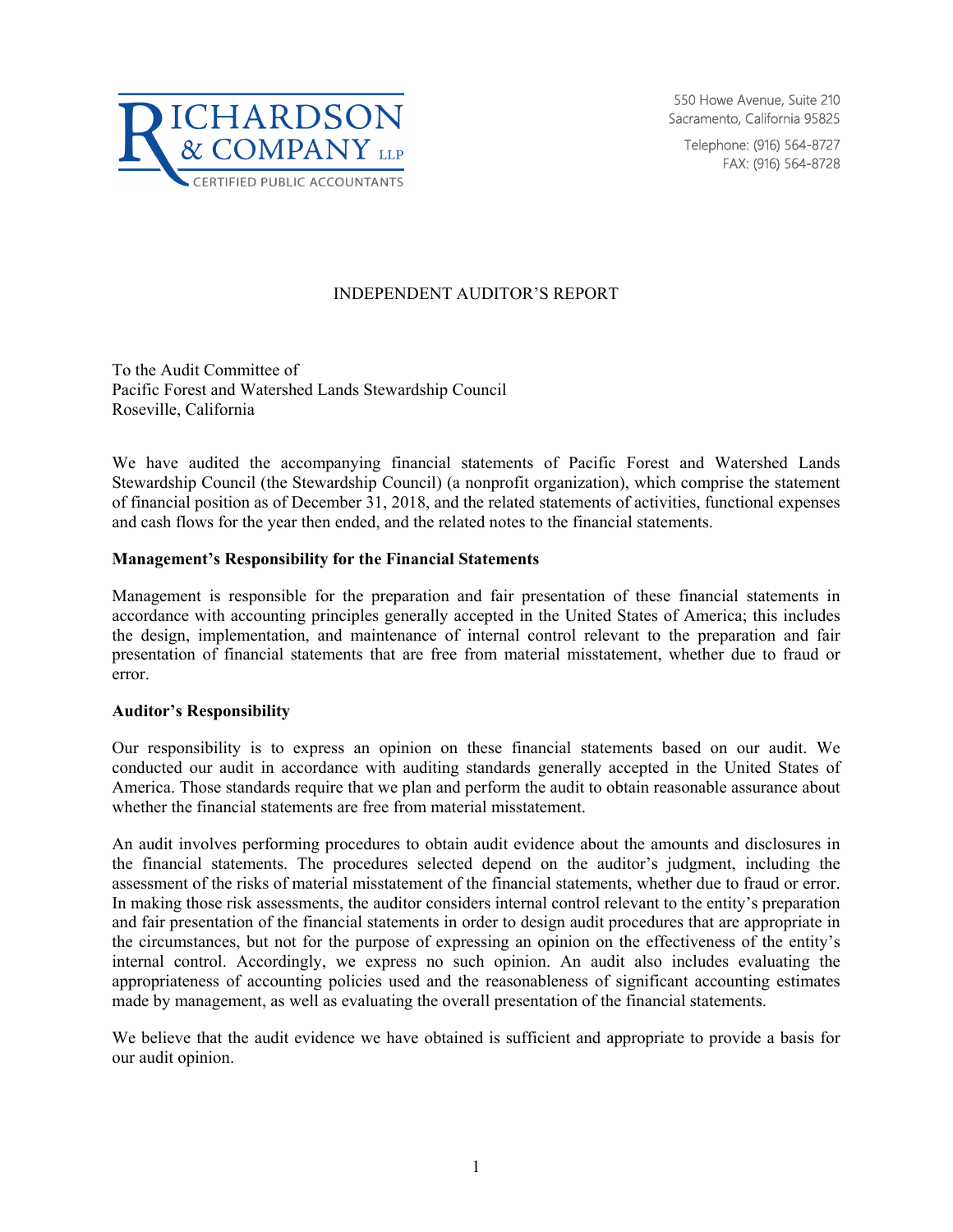To the Audit Committee of Pacific Forest and Watershed Lands Stewardship Council

#### **Opinion**

In our opinion, the financial statements referred to above present fairly, in all material respects, the financial position of the Stewardship Council as of December 31, 2018, and the changes in its net assets and its cash flows for the year then ended in accordance with accounting principles generally accepted in the United States of America.

#### **Other Matters**

The financial statements of the Stewardship Council as of December 31, 2017 were audited by other auditors whose report dated May 11, 2018, expressed an unmodified opinion on those statements.

#### **Report on Supplementary Information**

Our audit was conducted for the purpose of forming an opinion on the financial statements as a whole. The schedule of expense budget to actual analysis on page 18 is presented for purposes of additional analysis and is not a required part of the financial statements. Such information is the responsibility of management and was derived from and relates directly to the underlying accounting and other records used to prepare the financial statements. The information has been subjected to the auditing procedures applied in the audit of the financial statements and certain additional procedures, including comparing and reconciling such information directly to the underlying accounting and other records used to prepare the financial statements or to the financial statements themselves, and other additional procedures in accordance with auditing standards generally accepted in the United States of America. In our opinion, the information is fairly stated in all material respects in relation to the financial statements as a whole.

Richardson & Company, LLP

April 22, 2019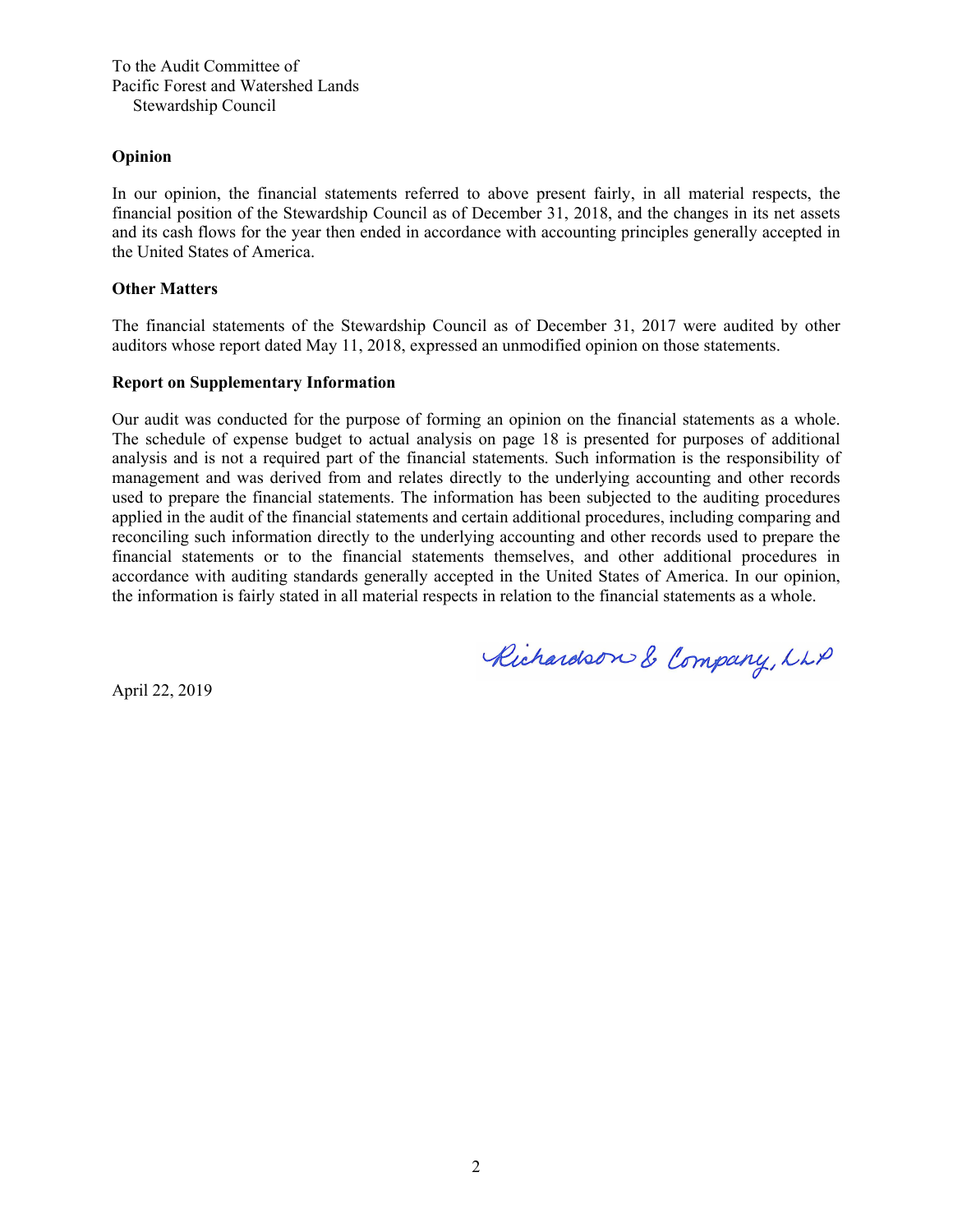# STATEMENTS OF FINANCIAL POSITION

December 31, 2018 and 2017

|                                                   | 2018         |              |               | 2017         |
|---------------------------------------------------|--------------|--------------|---------------|--------------|
| <b>ASSETS</b>                                     |              |              |               |              |
| Cash and cash equivalents                         | $\mathbb{S}$ | 3,314,029    | \$            | 722,497      |
| Investments                                       |              | 32,042,295   |               | 37,844,744   |
| Accrued interest                                  |              |              |               | 11,332       |
| Prepaid expenses                                  |              | 53,005       |               | 56,621       |
| Property and equipment, net                       |              | 10,033       |               | 14,056       |
| Total assets                                      |              | \$35,419,362 |               | \$38,649,250 |
| <b>LIABILITIES AND NET ASSETS</b><br>Liabilities: |              |              |               |              |
| Accounts payable                                  | $\mathbf S$  | 186,178      | $\mathcal{S}$ | 107,027      |
| Accrued payroll and compensated absences          |              | 79,763       |               | 87,877       |
| Grants payable                                    |              | 205,192      |               | 316,218      |
|                                                   |              |              |               |              |
| <b>Total liabilities</b>                          |              | 471,133      |               | 511,122      |
| Net assets with donor restrictions                |              | 34,948,229   |               | 38,138,128   |
| Total liabilities and net assets                  | S            | 35,419,362   | S             | 38,649,250   |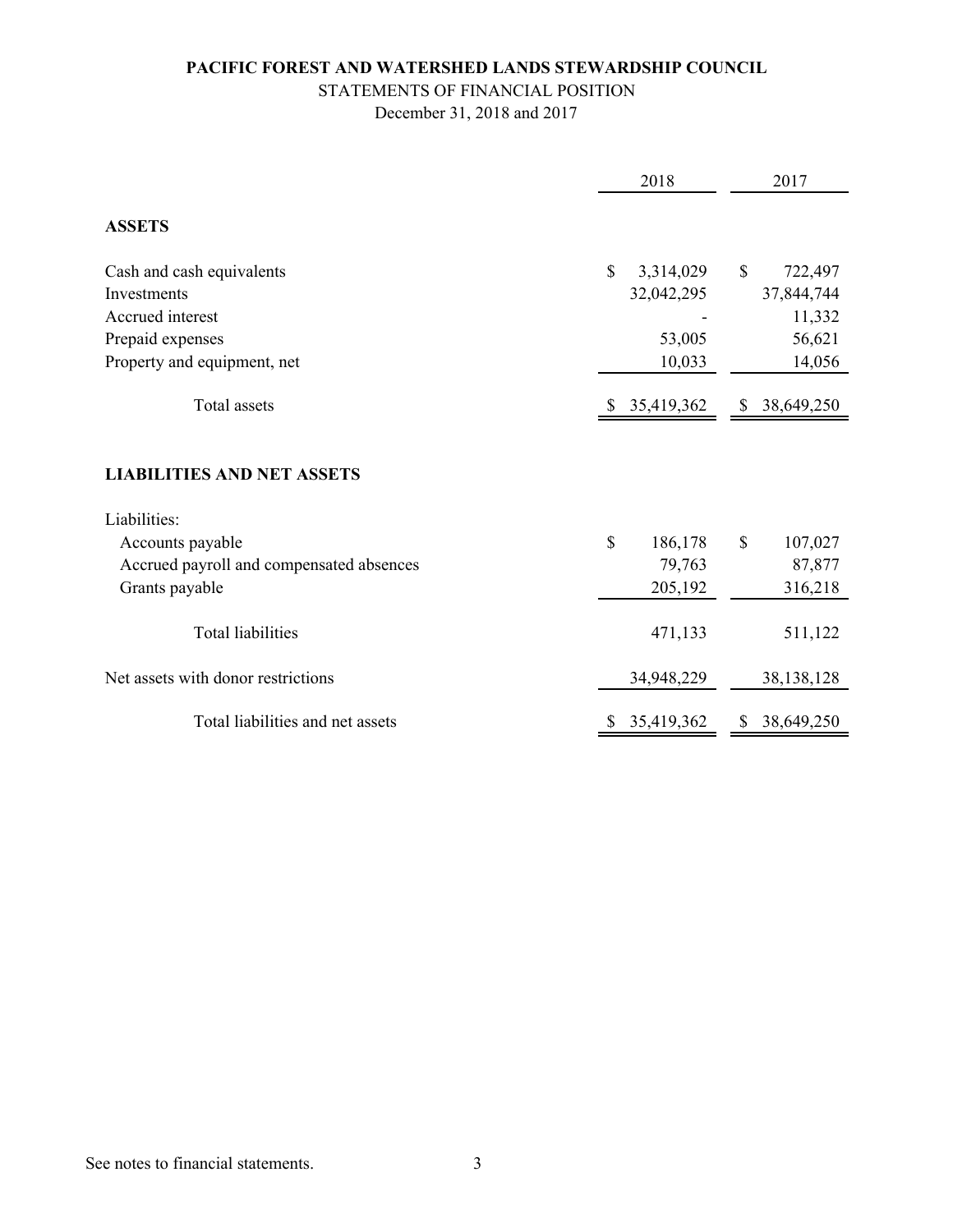# STATEMENT OF ACTIVITIES

|                                            | Without<br>Donor<br>Restrictions | With<br>Donor<br>Restrictions | Total         |
|--------------------------------------------|----------------------------------|-------------------------------|---------------|
| Support and revenue:                       |                                  |                               |               |
| Net investment income                      | $\mathbb{S}$                     | \$<br>611,778                 | \$<br>611,778 |
|                                            |                                  | 611,778                       | 611,778       |
| Net assets released from restrictions      | 3,801,677                        | (3,801,677)                   |               |
| Total support and revenue                  | 3,801,677                        | (3,189,899)                   | 611,778       |
| Expenses and losses:<br>Program:           |                                  |                               |               |
| <b>Land Conservation</b>                   | 3,737,043                        |                               | 3,737,043     |
| Youth Investment                           | 64,179                           |                               | 64,179        |
| Total expenses                             | 3,801,222                        |                               | 3,801,222     |
| Loss on disposal of property and equipment | 455                              |                               | 455           |
| Total expenses and losses                  | 3,801,677                        |                               | 3,801,677     |
| Change in net assets                       |                                  | (3,189,899)                   | (3,189,899)   |
| Net assets:                                |                                  |                               |               |
| Beginning of year                          |                                  | 38,138,128                    | 38,138,128    |
| End of year                                | $\boldsymbol{\mathsf{S}}$        | \$ 34,948,229                 | \$ 34,948,229 |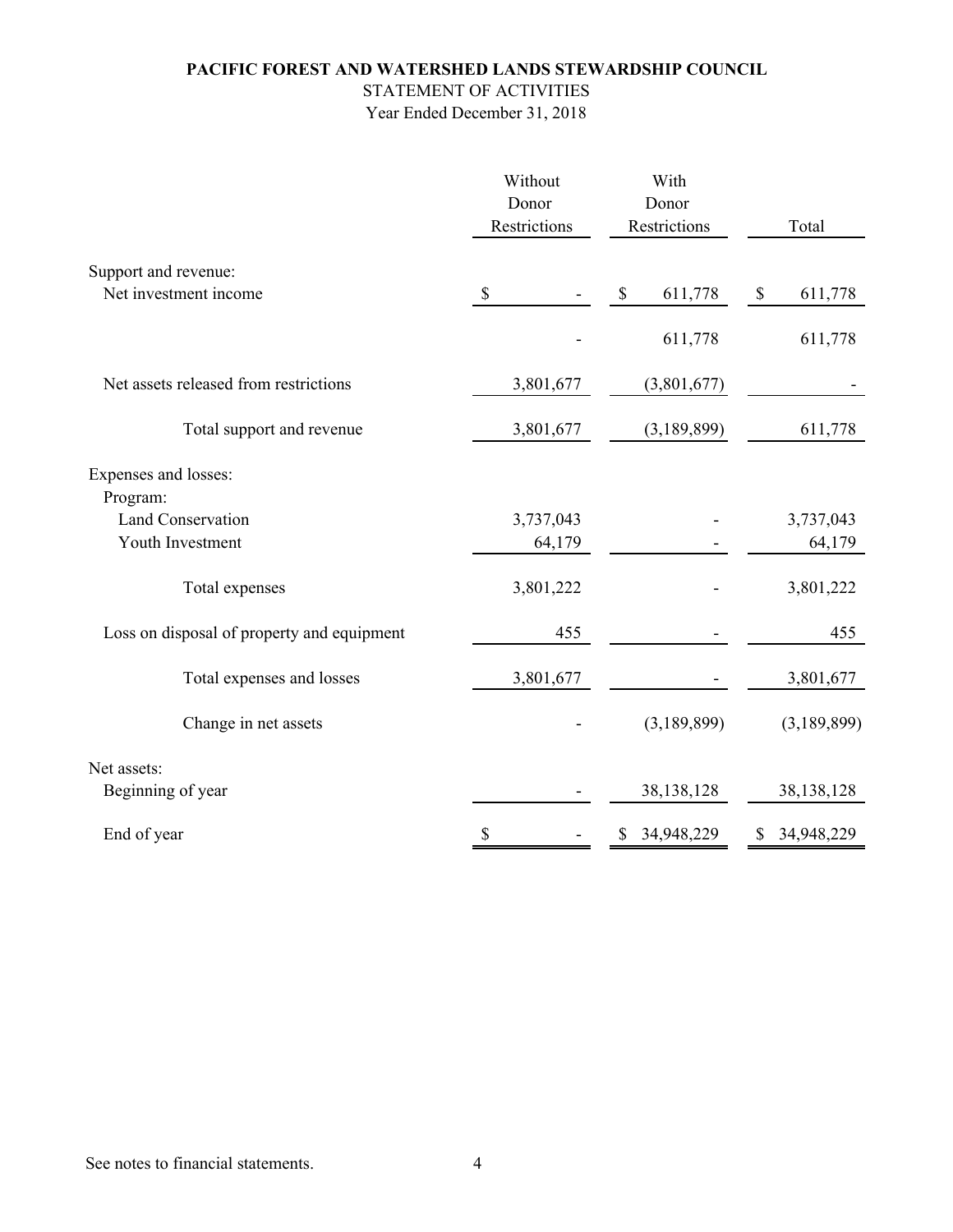STATEMENT OF ACTIVITIES

|                                            |              | Without<br>With<br>Donor<br>Donor<br>Restrictions<br>Restrictions |               |               |              | Total       |
|--------------------------------------------|--------------|-------------------------------------------------------------------|---------------|---------------|--------------|-------------|
| Support and revenue:                       |              |                                                                   |               |               |              |             |
| Net investment income                      | $\mathbb{S}$ |                                                                   | $\mathsf{\$}$ | 478,405       | $\mathbb{S}$ | 478,405     |
| Gain on disposal of property and equipment |              |                                                                   |               | 2,580         |              | 2,580       |
|                                            |              |                                                                   |               | 480,985       |              | 480,985     |
| Net assets released from restrictions      | 6,625,857    |                                                                   |               | (6,625,857)   |              |             |
| Total support and revenue                  | 6,625,857    |                                                                   |               | (6,144,872)   |              | 480,985     |
| Expenses:                                  |              |                                                                   |               |               |              |             |
| Program:                                   |              |                                                                   |               |               |              |             |
| Land Conservation                          | 6,602,145    |                                                                   |               |               |              | 6,602,145   |
| Youth Investment                           |              | 23,712                                                            |               |               |              | 23,712      |
| Total expenses                             | 6,625,857    |                                                                   |               |               |              | 6,625,857   |
| Change in net assets                       |              |                                                                   |               | (6, 144, 872) |              | (6,144,872) |
| Net assets:                                |              |                                                                   |               |               |              |             |
| Beginning of year                          |              |                                                                   |               | 44,283,000    |              | 44,283,000  |
| End of year                                | \$           |                                                                   | \$            | 38,138,128    | \$           | 38,138,128  |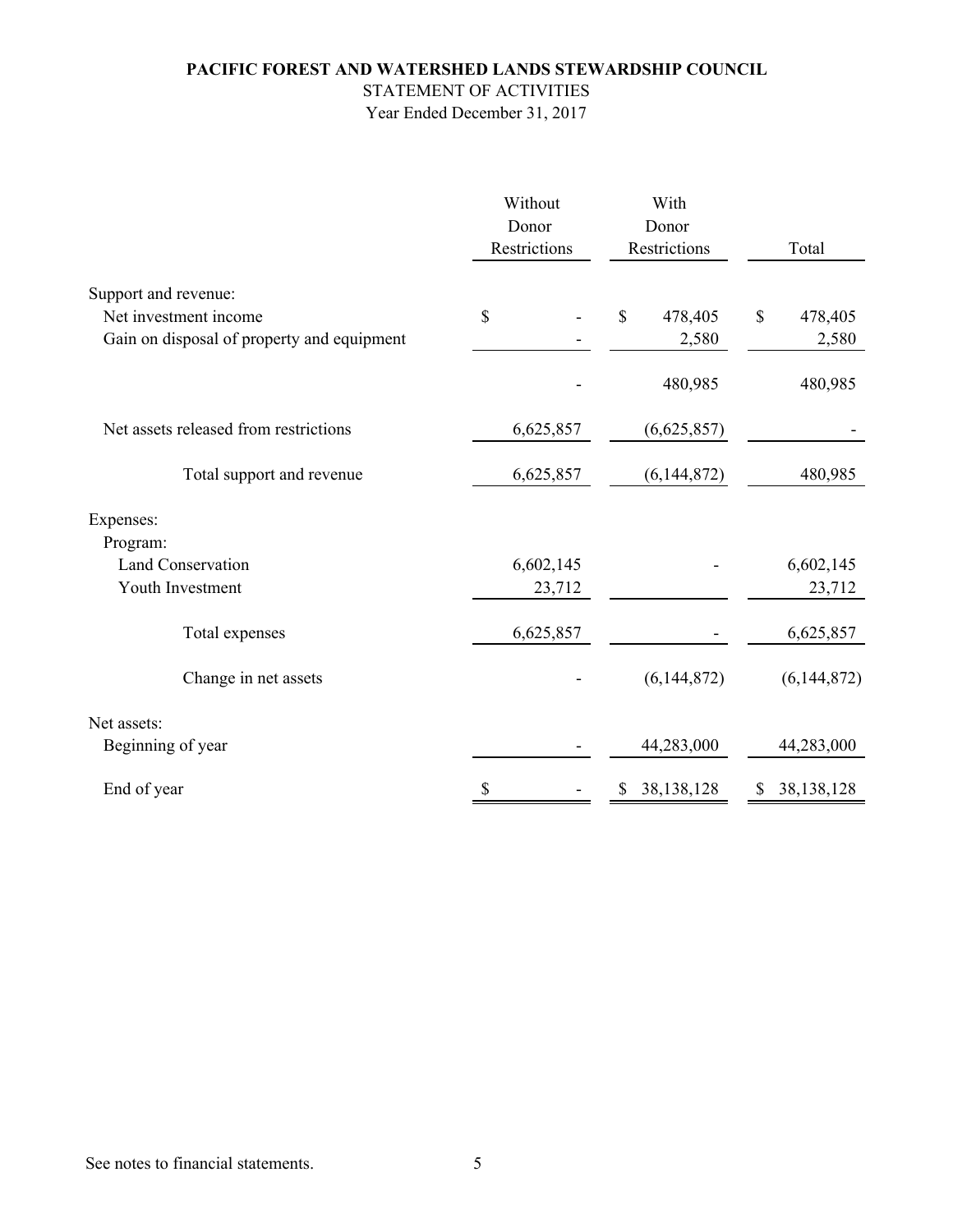# STATEMENT OF FUNCTIONAL EXPENSES

|                                       | Land<br>Conservation | Youth<br>Investment | Management and<br>Overhead | Total           |
|---------------------------------------|----------------------|---------------------|----------------------------|-----------------|
| Expenses:                             |                      |                     |                            |                 |
| Grant awards                          | \$<br>1,872,171      | \$<br>50,000        | \$                         | \$<br>1,922,171 |
| Salaries, wages, and benefits         | 735,677              | 5,963               | 304,465                    | 1,046,105       |
| Consultants and professional services | 479,309              | 178                 | 8,111                      | 487,598         |
| Legal                                 | 45,440               |                     | 23,478                     | 68,918          |
| Insurance                             | 34,748               | 290                 | 14,459                     | 49,497          |
| Accounting                            |                      |                     | 44,192                     | 44,192          |
| Land transaction costs                | 44,011               |                     |                            | 44,011          |
| Rent and facilities                   | 27,763               | 212                 | 12,357                     | 40,332          |
| Travel and entertainment              | 27,420               | 46                  | 3,782                      | 31,248          |
| Conferences, meetings, and training   | 22,189               | 47                  | 4,468                      | 26,704          |
| Office supplies and expense           | 15,340               | 123                 | 4,585                      | 20,048          |
| Newsletters and public notices        | 13,256               | 34                  | 807                        | 14,097          |
| Depreciation                          | 4,268                | 33                  | 1,915                      | 6,216           |
| Excise taxes                          | 85                   |                     |                            | 85              |
|                                       | 3,321,677            | 56,926              | 422,619                    | 3,801,222       |
| Allocation of management and          |                      |                     |                            |                 |
| general expenses                      | 415,366              | 7,253               | (422, 619)                 |                 |
| Total expenses                        | 3,737,043            | \$<br>64,179        | \$                         | \$<br>3,801,222 |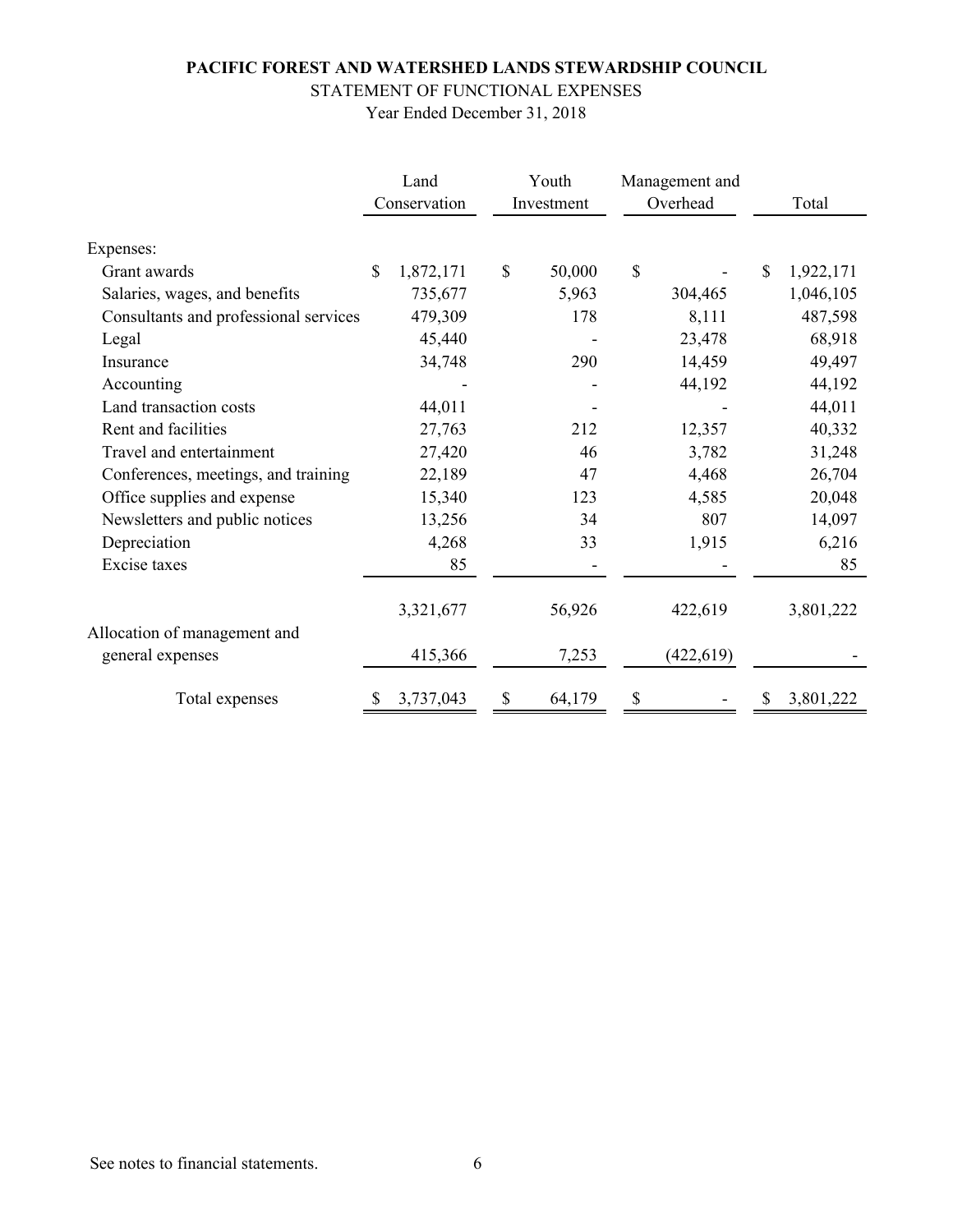# STATEMENT OF FUNCTIONAL EXPENSES

|                                       |    | Land<br>Conservation |                           | Youth<br>Investment | Management and<br>Overhead | Total           |
|---------------------------------------|----|----------------------|---------------------------|---------------------|----------------------------|-----------------|
| Expenses:                             |    |                      |                           |                     |                            |                 |
| Grant awards                          | \$ | 4,350,382            | $\boldsymbol{\mathsf{S}}$ | 5,000               | \$                         | \$<br>4,355,382 |
| Salaries, wages, and benefits         |    | 874,011              |                           | 13,734              | 499,869                    | 1,387,614       |
| Consultants and professional services |    | 398,159              |                           | 508                 | 15,871                     | 414,538         |
| Legal                                 |    | 41,766               |                           | 6                   | 16,095                     | 57,867          |
| Insurance                             |    | 32,413               |                           | 496                 | 15,987                     | 48,896          |
| Accounting                            |    | 1,134                |                           | 31                  | 40,178                     | 41,343          |
| Land transaction costs                |    | 56,989               |                           |                     |                            | 56,989          |
| Rent and facilities                   |    | 85,444               |                           | 812                 | 41,534                     | 127,790         |
| Travel and entertainment              |    | 26,806               |                           | 236                 | 6,885                      | 33,927          |
| Conferences, meetings, and training   |    | 17,041               |                           | 141                 | 6,345                      | 23,527          |
| Office supplies and expense           |    | 26,198               |                           | 336                 | 9,441                      | 35,975          |
| Newsletters and public notices        |    | 20,110               |                           | 34                  | 1,362                      | 21,506          |
| Depreciation                          |    | 4,277                |                           | 39                  | 2,102                      | 6,418           |
| Excise taxes                          |    | 14,085               |                           |                     |                            | 14,085          |
|                                       |    | 5,948,815            |                           | 21,373              | 655,669                    | 6,625,857       |
| Allocation of management and          |    |                      |                           |                     |                            |                 |
| general expenses                      |    | 653,330              |                           | 2,339               | (655, 669)                 |                 |
| Total expenses                        | S  | 6,602,145            | \$                        | 23,712              | \$                         | \$<br>6,625,857 |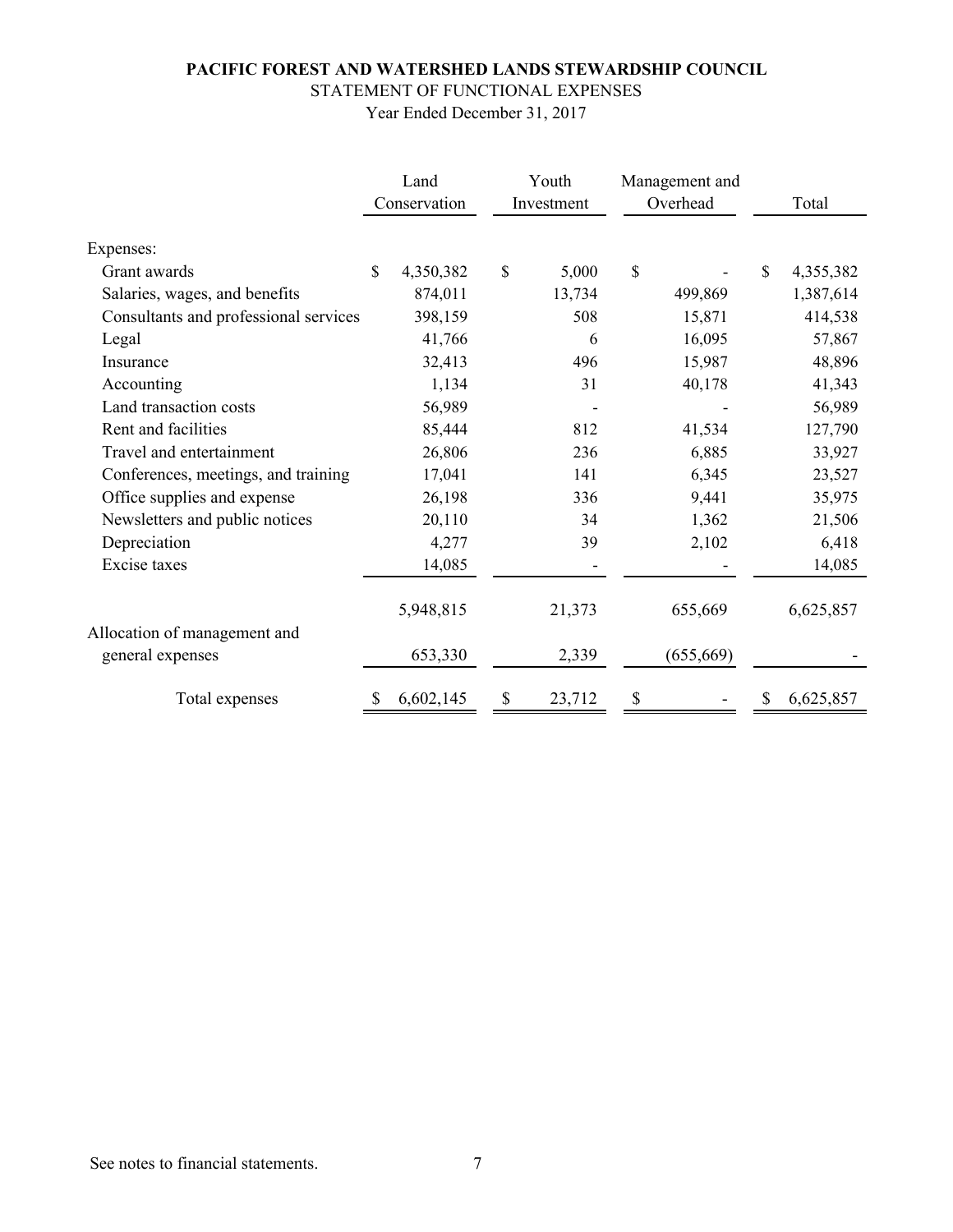STATEMENTS OF CASH FLOWS

Years Ended December 31, 2018 and 2017

|                                                           | 2018 |               | 2017              |
|-----------------------------------------------------------|------|---------------|-------------------|
| Cash flows from operating activities:                     |      |               |                   |
| Change in net assets                                      | \$   | (3,189,899)   | \$<br>(6,144,872) |
| Adjustments to reconcile change in net assets to net cash |      |               |                   |
| provided (used) by operating activities:                  |      |               |                   |
| Net realized and unrealized (gains) losses on investments |      | 94,941        | 84,101            |
|                                                           |      |               |                   |
| Depreciation                                              |      | 6,216         | 6,418             |
| Donated property and equipment                            |      |               | 2,580             |
| Loss (gain) on disposal of property and equipment         |      | 455           | (2,580)           |
| (Increase) decrease in assets:                            |      |               |                   |
| Accrued interest                                          |      | 11,332        |                   |
| Prepaid expenses                                          |      | 3,616         | 3,772             |
| Increase (decrease) in liabilities:                       |      |               |                   |
| Accounts payable                                          |      | 79,151        | (697)             |
| Accrued payroll and compensated absences                  |      | (8, 114)      |                   |
| Grants payable                                            |      | (111, 026)    | (601, 737)        |
| Net cash used by operating activities                     |      | (3, 113, 328) | (6, 653, 015)     |
| Cash flows from investing activities:                     |      |               |                   |
| Proceeds from sale or maturity of investments             |      | 6,291,080     | 7,550,000         |
| Purchase of investments                                   |      | (583, 572)    | (430, 323)        |
| Purchase of property and equipment                        |      | (2,648)       | (2,620)           |
| Net cash provided by investing activities                 |      | 5,704,860     | 7,117,057         |
| Net increase in cash and cash equivalents                 |      | 2,591,532     | 464,042           |
| Cash and cash equivalents:                                |      |               |                   |
| Beginning of year                                         |      | 722,497       | 258,455           |
|                                                           |      |               |                   |
| End of year                                               | \$   | 3,314,029     | \$<br>722,497     |
| Supplemental disclosure of cash flow information:         |      |               |                   |
| Cash paid for income taxes (Note 1)                       | \$   |               | \$<br>14,000      |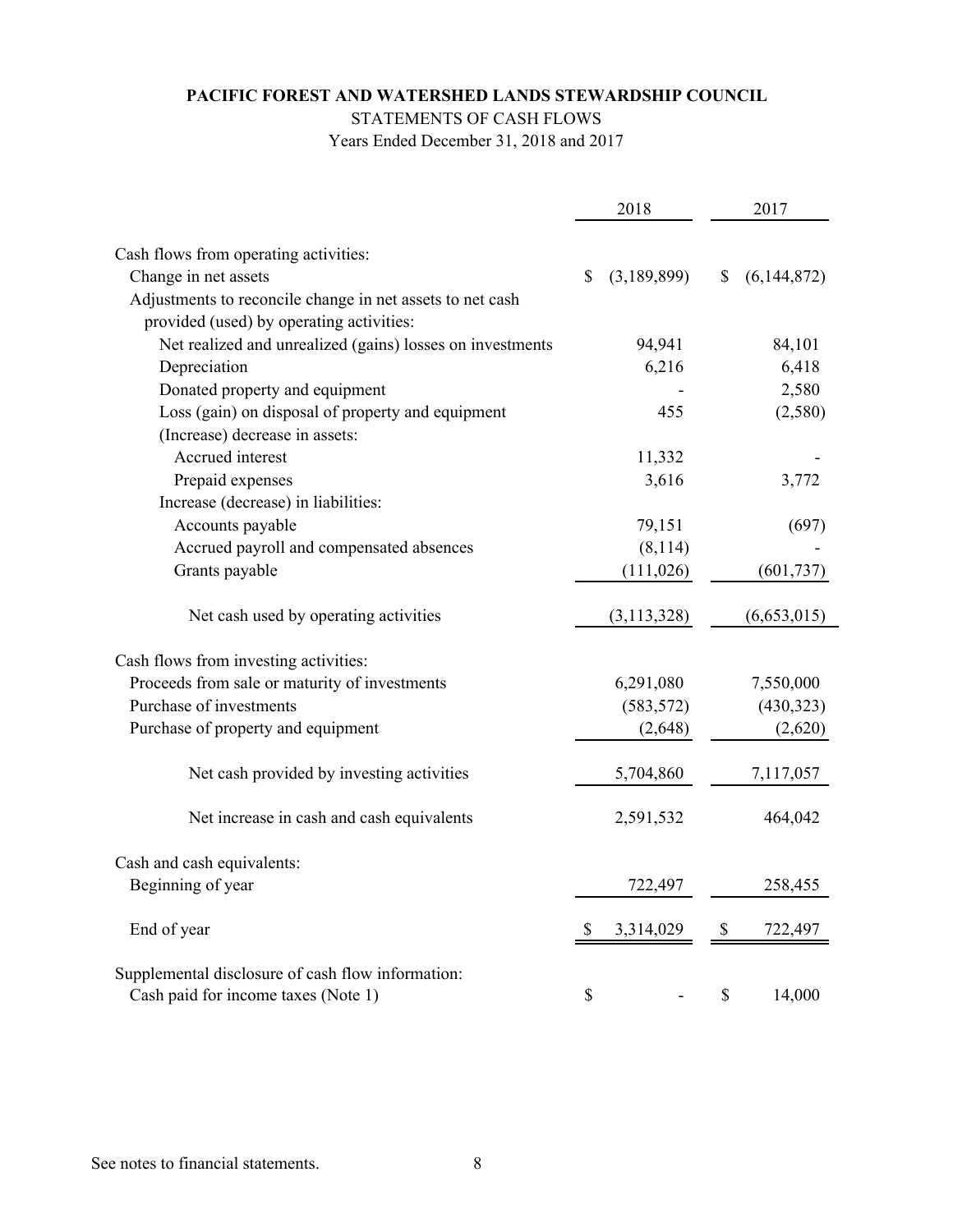NOTES TO FINANCIAL STATEMENTS Years Ended December 31, 2018 and 2017

#### NOTE 1 - ORGANIZATION AND SUMMARY OF SIGNIFICANT ACCOUNTING POLICIES

Purpose and Organization: Pacific Forest and Watershed Lands Stewardship Council (the Stewardship Council) is a private foundation that was established in 2004 as the result of a Settlement Agreement between Pacific Gas and Electric Company (PG&E) and the California Public Utilities Commission (CPUC). It has two goals: to ensure California's watershed lands are conserved for the public good, and to invest in outdoor programs that serve California's young people. The Stewardship Council brings together the expertise of leading conservation, natural resource management, business, and public officials to undertake a historic conservation effort for California. The Stewardship Council's Board of Directors unites a broad range of interests to guide the development and execution of a Land Conservation Program and a Youth Investment Program to benefit current and future generations of Californians.

The Stewardship Council's mission statement is as follows:

The Stewardship Council protects and enhances watershed lands and uses, and invests in efforts to improve the lives of young Californians through connections with the outdoors.

To support the Land Conservation Program, the Settlement Agreement required PG&E to provide the Stewardship Council with \$70 million to be paid in equal installments over ten years starting in 2004. To support the Youth Investment Program, the CPUC required PG&E to provide the Stewardship Council with \$30 million to be paid in equal installments over ten years starting in 2004. In January 2013, PG&E made its tenth and final installment payment of \$10 million to the Stewardship Council.

As part of its commitment to support efforts to invest in parks and youth programs in both urban and rural areas of Northern and Central California, the Stewardship Council, through its Youth Investment Program, initially expended approximately \$2 million in youth grants annually. Through grants to Youth Outside, the Stewardship Council has sought to enable the creation of a permanent program to connect underserved youth to the outdoors (Note 9).

The Stewardship Council is also tasked with ensuring the permanent protection of over 140,000 acres of land for the benefit of the citizens of California. In its work to fulfill this objective, the Stewardship Council has developed a Land Conservation Plan that recommends how the beneficial public uses of this land can best be conserved. This Land Conservation Plan will serve as framework to guide the Stewardship Council as it identifies future land stewards to accept fee title of the lands and conservation easements to ensure their protection into perpetuity.

In 2018, fewer land transactions closed escrow than anticipated. This resulted in fewer endowment and tax neutrality payments, causing actual expenditures to be lower than originally budgeted. Despite these delays, the Stewardship Council continues to plan for a 2022 dissolution.

Basis of Accounting: The Stewardship Council prepares its financial statements in accordance with accounting principles generally accepted in the United States of America (U.S. GAAP), which involves the application of accrual accounting; consequently, revenues and gains are recognized when earned, and expenses and losses are recognized when incurred regardless of the timing of cash flows.

Basis of Presentation: U.S. GAAP requires that the Stewardship Council report information regarding its financial position and activities according to two classes of net assets: net assets without donor restrictions and net assets with donor restrictions. Accordingly, the net assets of the Stewardship Council are classified and reported as described below:

*Net assets without donor restrictions:* Those net assets and activities, which represent the portion of expendable funds that are available to support the Stewardship Council's operations. A portion of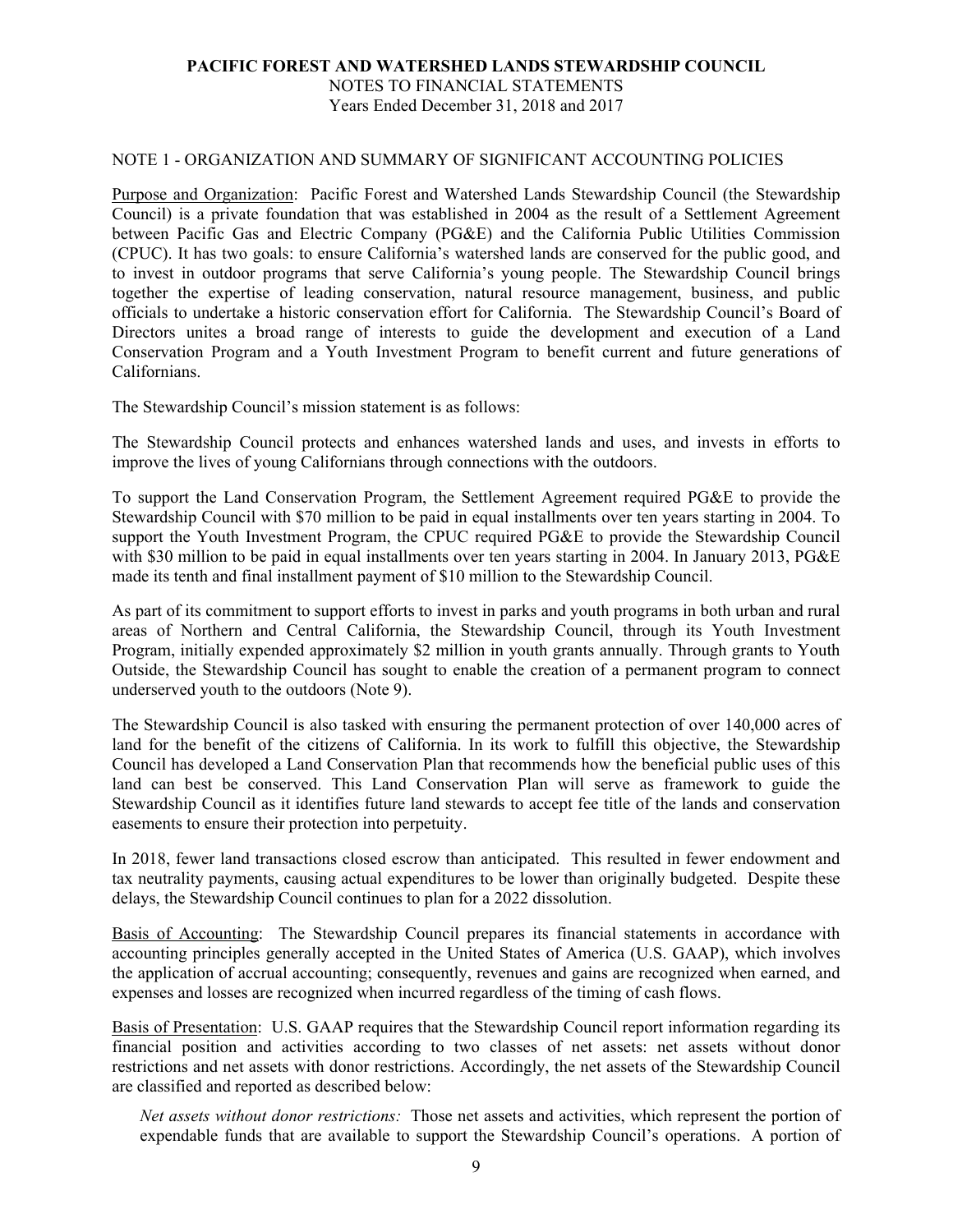### NOTE 1 – ORGANIZATION AND SUMMARY OF SIGNIFICANT ACCOUNTING POLICIES (Continued)

these net assets may be designated by the Board of Directors for specific purposes. Such designations do not constitute restriction; only donors can place restrictions.

*Net assets with donor restrictions:* Those net assets and activities which are donor-restricted for (a) support of specific operating activities; (b) investment for a specified term; (c) use in a specified future period; (d) acquisition of long-lived assets; (e) assets donated with stipulations that they be used for a specified purpose, be preserved, and not be sold; or (f) assets donated with stipulations that they be invested to provide a permanent source of income.

Estimates: The preparation of financial statements in conformity with U.S. GAAP requires management to make estimates and assumptions that affect the reported amounts of assets and liabilities and disclosure of contingent assets and liabilities at the date of the financial statements and the reported amounts of revenues and expenses during the reporting period. Actual results could differ from those estimates.

Cash and Cash Equivalents: Cash consists of funds held in a commercial account for operating expenses. The Stewardship Council considers all highly liquid investments with an original maturity of three months or less, when purchased, to be cash equivalents.

Investments: The Stewardship Council reports investments in marketable securities with readily determinable fair values and all investments in debt securities at their fair values. Fair value is defined as the price that would be received to sell an asset or paid to transfer a liability in an orderly transaction between market participants at the measurement date. The fair values of marketable securities are determined based on market quotations. Debt securities are carried at estimated fair value as provided by the investment managers. Realized gains and losses on the sale of securities are determined on the specific-identification method. Income earned, and realized and unrealized gains and losses on investment transactions are included as revenue in the year earned. Investment income is reported net of investment fees.

The Stewardship Council's Fiduciary Committee is responsible for establishing investment criteria and overseeing the Stewardship Council's investments with board approval of significant changes in the investment policy.

Property and Equipment: The Stewardship Council capitalizes acquisitions of property and equipment with a cost or value in excess of \$1,000 and an estimated useful life beyond one year. Purchased assets are recorded at cost; donated assets are recorded at estimated fair value at the date of acquisition. Depreciation is calculated using the straight-line method based upon estimated useful lives ranging from approximately 3 to 7 years. Leasehold improvements are amortized over the shorter of the asset life or the lease term, including extensions. Maintenance and repairs are charged to expense as incurred; major renewals and betterments are capitalized. The cost and accumulated depreciation of assets sold or retired are removed from the respective accounts and any gain or loss is reflected in the statement of activities and changes in net assets.

Income Taxes: The Stewardship Council has been determined by the Internal Revenue Service to be a tax-exempt private foundation under Internal Revenue Code (IRC) Section 509(a) within the meaning of 501(c)(3) of the IRC. Generally, private foundations are liable for an excise tax of 2% (1% if minimum payout requirements prescribed by the IRC are met) on net investment income, excluding unrealized gains, as defined. An organization qualifying as a private foundation is required to distribute, in the year received or in the year following receipt, its minimum investment return of 5% of the average market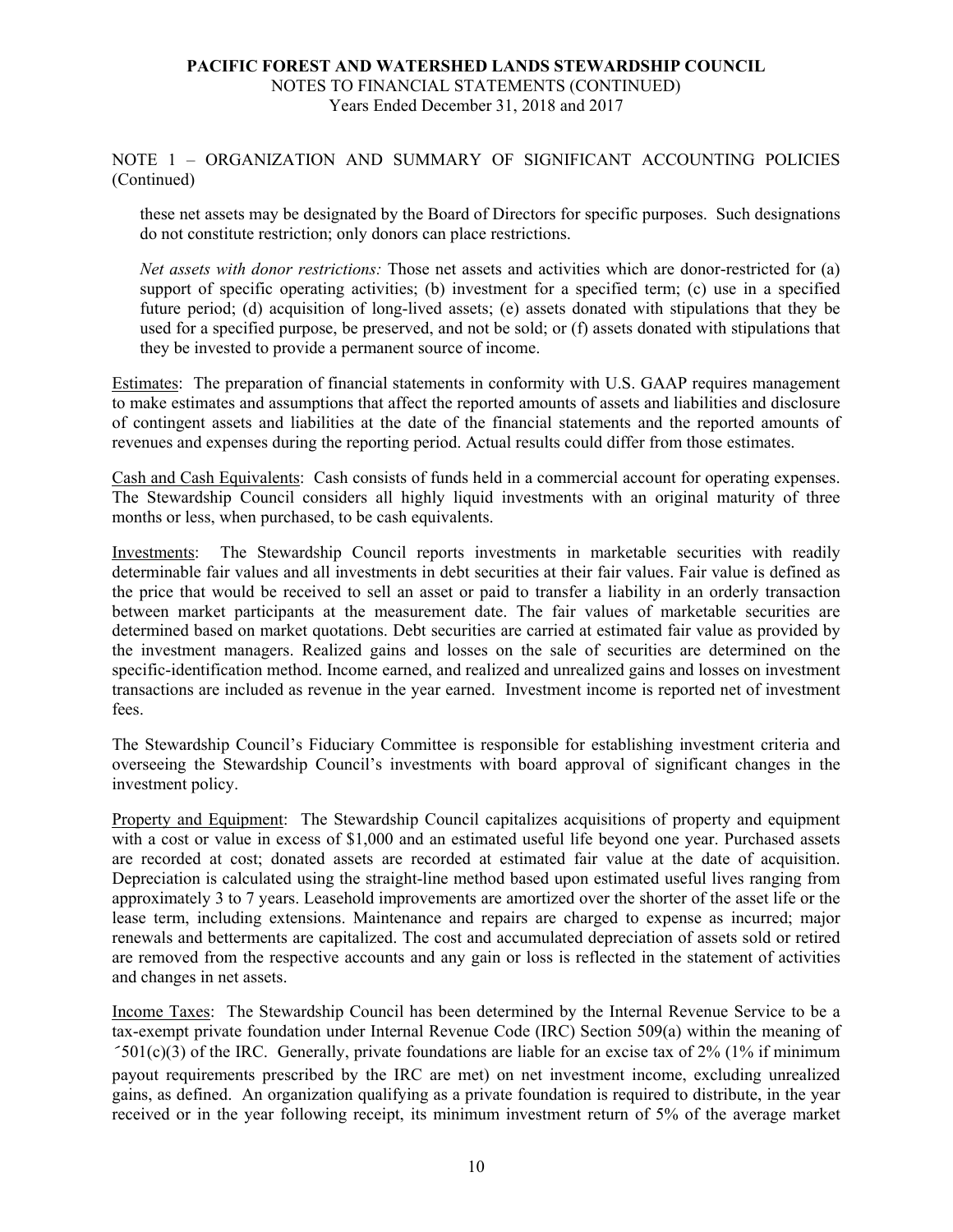NOTE 1 – ORGANIZATION AND SUMMARY OF SIGNIFICANT ACCOUNTING POLICIES (Continued)

value of its aggregate non-charitable assets or become subject to additional taxes up to the amount of any undistributed balance.

The Stewardship Council satisfies the 5% distribution requirement through grants to other non-profit organizations and operations of the Youth Investment Program and Land Conservation Programs. For the year ended December 31, 2018, the Stewardship Council did not pay any excise taxes due to an overpayment of excise taxes for the year ended December 31, 2017. For the year December 31, 2017, the Stewardship Council paid excise tax of \$14,000.

U.S. GAAP requires management to evaluate the tax positions taken and recognize a tax liability (or asset) if the Stewardship Council has taken an uncertain tax position that more likely than not would not be sustained upon examination by taxing authorities. Management has analyzed the tax positions taken and has concluded that as of December 31, 2018 and 2017, there are no uncertain tax positions taken or expected to be taken that would require recognition of a tax liability (or asset) or disclosure in the financial statements.

The Stewardship Council's federal returns for the years ended December 31, 2017, 2016, and 2015 could be subject to examination by federal taxing authorities, generally for three years after they are filed. The Stewardship Council's state returns for the years ended December 31, 2017, 2016, 2015, and 2014 could be subject to examination by state taxing authorities, generally for four years after they are filed. However, there are currently no audits for any tax periods pending or in progress.

Concentrations of Risk: Financial instruments which potentially subject the Stewardship Council to concentrations of credit risk consist principally of cash and cash equivalents, and investments. The Stewardship Council maintains its cash in various bank deposit and investment accounts which, at times, may exceed federally insured limits. At December 31, 2018, the Stewardship Council had no uninsured bank balance. At December 31, 2017, the Stewardship Council's uninsured bank balance totaled \$503,147. The Stewardship Council has not experienced any losses in such accounts and believes it is not exposed to any significant credit risk on cash.

The Stewardship Council attempts to limit its credit risk associated with cash equivalents and investments by utilizing outside investment managers to place the Stewardship Council's investments with highly rated corporate and financial institutions. Furthermore, the Stewardship Council invests primarily in fixed income securities and mutual funds which are exposed to various risks, such as interest rate, market, and credit risk.

Due to the level of risk associated with certain investments, it is likely and probable that changes in the values of investments will occur in the near term and that such changes could materially affect the amounts reported. The Stewardship Council's investments are limited in the amount of credit exposure to any one issuer and management believes that the Stewardship Council is not exposed to any significant credit risk related to cash equivalents and investments.

Functional Allocation of Expenses: The Stewardship Council allocates all identifiable expenses directly to the programs whenever possible. Certain expenses that cannot be easily identified as benefiting either program are initially classified as management and general expenses. At the end of each fiscal year, these expenses are allocated to the programs. Expenses that are common to both programs and not able to be allocated directly, including management and general expenses, are allocated to the programs based on either time and effort or office space, depending on the nature of the expense.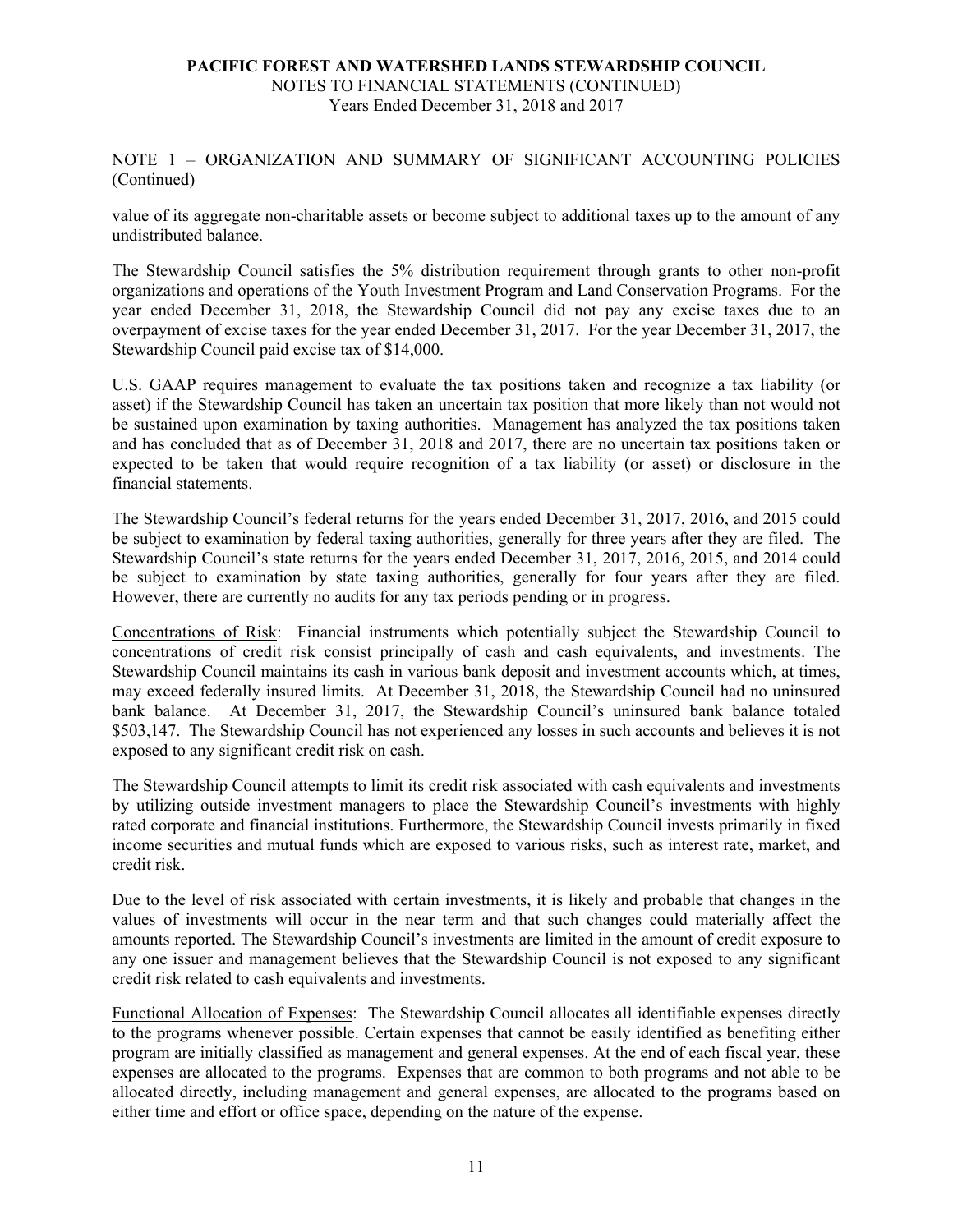NOTE 1 – ORGANIZATION AND SUMMARY OF SIGNIFICANT ACCOUNTING POLICIES (Continued)

Accrued Compensated Absences: It is the Stewardship Council's policy to accumulate a limited amount of earned but unused vacation, which will be paid to employees upon taking vacations or upon separation.

Grants Payable: Grant expense is recognized in the period the grant is approved, provided the grant is not subject to significant future conditions. Conditional grants are recognized as grant expense and as a grant payable in the period in which the grantee meets the terms of the conditions. Grants payable that are expected to be paid in future years are recorded at the present value of expected future payments. The Stewardship Council expects to pay its grants within the next year.

Reclassifications: Certain amounts in 2017 were reclassified to conform to the 2018 financial statement presentation. The reclassifications had no effect on the total net assets or change in net assets.

New Pronouncements: In January 2016, the Financial Accounting Standards Board (FASB) issued Accounting Standards Update (ASU) No. 2016-01, *Financial Instruments – Overall (Subtopic 825-10): Recognition and Measurement of Financial Assets and Financial Liabilities.* This new standard eliminates the requirement that organizations disclose the amortized cost of financial instruments and is effective for the year ended December 31, 2019.

In February 2016, the FASB issued ASU No. 2016-02, *Leases (Topic 842)* intended to improve financial reporting regarding leasing transactions. The new standard affects all companies and organizations that lease assets. The standard will require organizations to recognize on the statement of financial condition the assets and liabilities for the rights and obligations created by those leases if the lease terms are more than 12 months. The guidance also will require qualitative and quantitative disclosures providing additional information about the amounts recorded in the financial statements. The amendments in this update are effective for the year ended December 31, 2020.

The Agency is in the process of determining the impact of the implementation of these ASU's.

In August 2016, the FASB issued ASU No. 2016-14, *Not-for-Profit Entities (Topic 958): Presentation of Financial Statements for Not-for-Profit Entities* that aims to simplify and improve how not-for-profit entities classify net assets as well as the information presented in financial statements and notes about liquidity, financial performance and cash flows. The Stewardship Council has implemented this ASU for the year ended December 31, 2018 and has applied it retrospectively to all periods presented.

### NOTE 2 – AVAILABILITY AND LIQUIDITY

The following represents the Stewardship Council's financial assets at December 31:

|                                         | 2018         | 2017         |
|-----------------------------------------|--------------|--------------|
| Financial assets at year end:           |              |              |
| Cash and cash equivalents               | 3,314,029    | 722,497<br>S |
| Investments                             | 32,042,295   | 37,844,744   |
| Accrued interest                        |              | 11,332       |
| Financial assets available to meet      |              |              |
| program expenditures over the next year | \$35,356,324 | \$38,578,573 |
|                                         |              |              |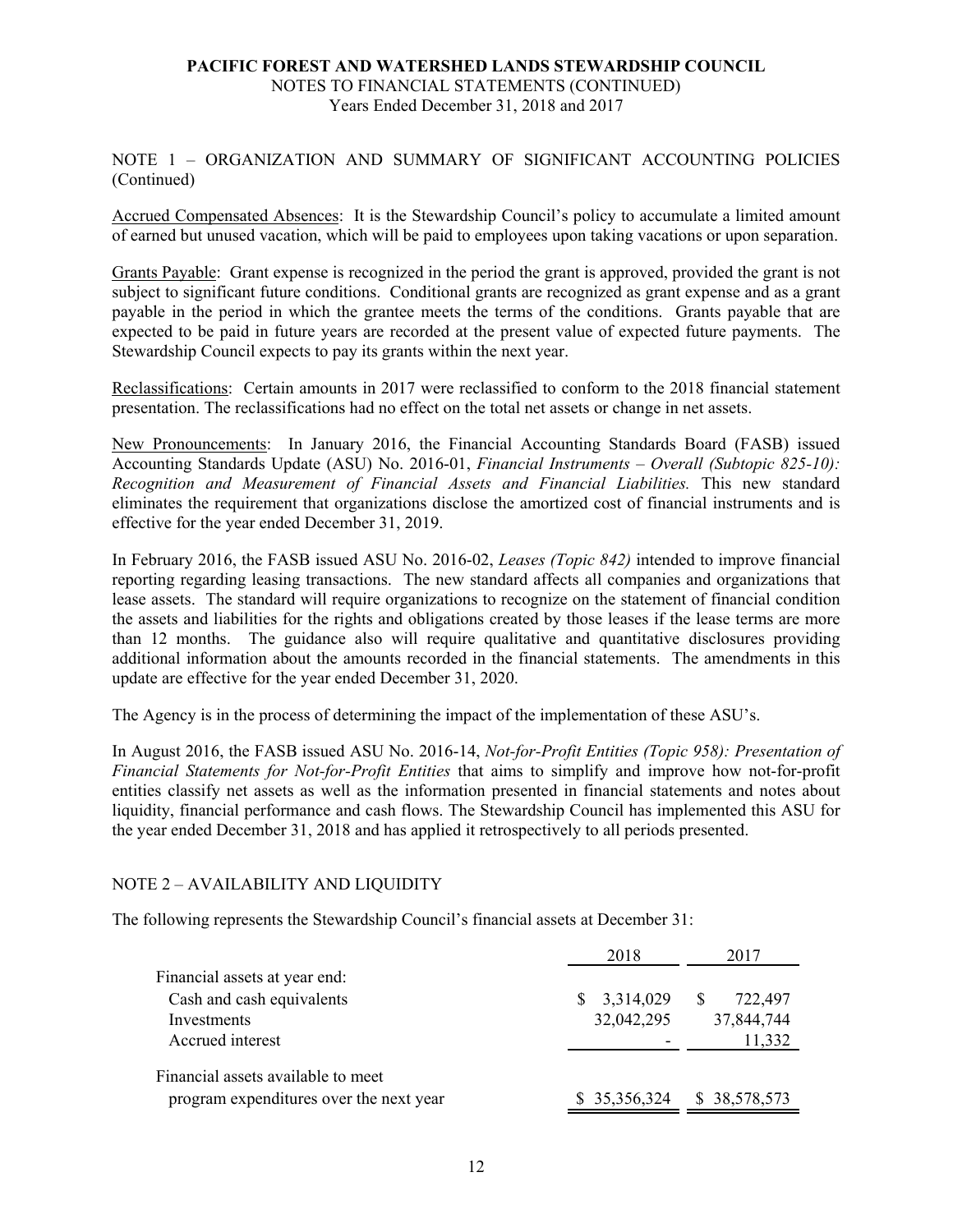NOTES TO FINANCIAL STATEMENTS (CONTINUED) Years Ended December 31, 2018 and 2017

## NOTE 2 – AVAILABILITY AND LIQUIDITY (Continued)

Stewardship Council funds in excess of those needed immediately for operations are invested in low cost, broadly diversified funds. The Stewardship Council's cash and cash equivalents consisted of cash in a checking account totaling \$215,017 and \$753,147 and money market funds in investment accounts totaling \$3,124,078 and \$127,519 at December 31, 2018 and 2017, respectively. The investment portfolio primarily utilizes conservative fixed income mutual funds to optimize diversification, preserve principal and maintain liquidity. The Stewardship Council investment policy sets a two year maximum duration for investment maturity and investments are readily transferrable into cash.

### NOTE 3 – FAIR VALUE MEASUREMENTS

The Stewardship Council's financial assets carried at fair value have been classified, for disclosure purposes, based on a hierarchy that gives the highest ranking to fair values determined using unadjusted quoted prices in active markets for identical assets and liabilities (Level 1) and the lowest ranking to fair values determined using methodologies and models with unobservable inputs (Level 3). The levels of the fair value hierarchy are as follows:

### *Level 1*

Inputs are unadjusted quoted prices for identical assets and liabilities in active markets accessible at the measurement date.

### *Level 2*

Inputs include quoted prices for similar assets or liabilities in active markets, quoted prices from those willing to trade in markets that are not active, or other inputs that are observable or can be corroborated by market data for the term of the instrument. Such inputs include market interest rates and volatilities and spreads and yield curves.

### *Level 3*

Certain inputs are unobservable (supported by little or no market activity) and significant to the fair value measurement. Unobservable inputs reflect the Stewardship Council's best estimate of what hypothetical market participants would use to determine a transaction price for the asset or liability at the reporting date.

The following is a description of the valuation methodologies used for assets measured at fair value:

*Mutual Funds*: Mutual funds are valued at the closing price reported in active markets and are categorized in Level 1 of the fair value hierarchy.

*Government Obligations*: The fair value of government bonds is generally based on quoted prices in active markets. When quoted prices are not available, fair value is determined based on a valuation model that uses inputs that include interest-rate yield curves, cross-currency-basis index spreads, and country credit spreads similar to the bond in terms of issuer, maturity, and seniority. Government bonds are categorized in Level 2 of the fair value hierarchy.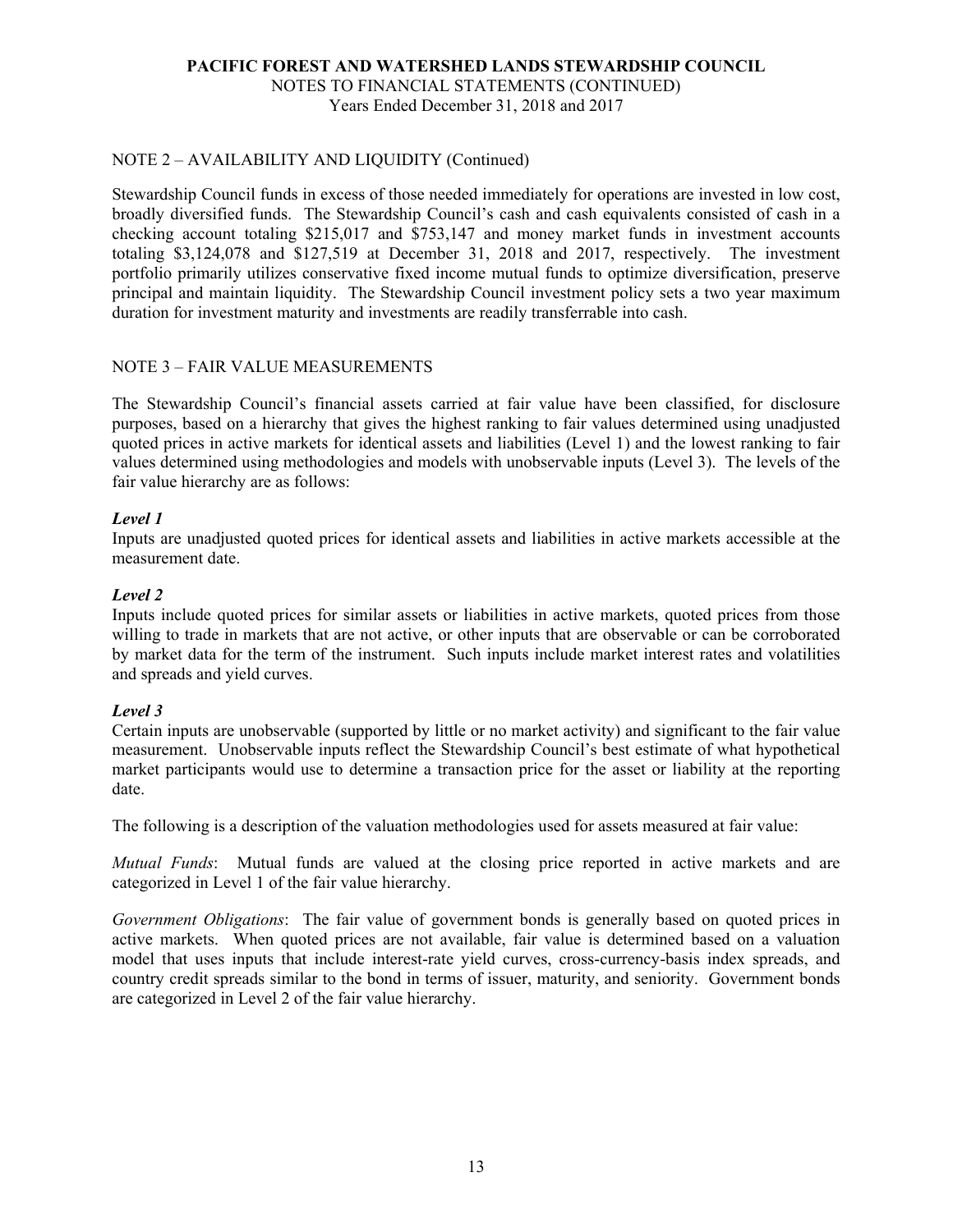### NOTE 3 – FAIR VALUE MEASUREMENTS (Continued)

The following tables provide information as of December 31, about the Stewardship Council's financial assets measured at fair value on a recurring basis:

|                                        | Total                         | Level 1      | Level 2        | Level 3 |
|----------------------------------------|-------------------------------|--------------|----------------|---------|
| 2018:                                  |                               |              |                |         |
| Mutual funds                           | 32,042,295<br><sup>S</sup>    | \$32,042,295 | S              |         |
| Total                                  | 32,042,295                    | \$32,042,295 |                |         |
| 2017:                                  |                               |              |                |         |
| Mutual funds<br>Government obligations | 34,856,684<br>S.<br>2,988,060 | \$34,856,684 | S<br>2,988,060 | S       |
| Total                                  | 37,844,744                    | 34,856,684   | 2,988,060      |         |

The Stewardship Council's policy is to recognize transfers in and transfers out of levels of the fair value hierarchy as of the actual date of the event or change in circumstance that caused the transfer. The Stewardship Council had no transfers into or out of the levels during the years ended December 31, 2018 and 2017.

### NOTE 4 - INVESTMENTS

Investments consisted of the following at December 31:

|                                                            |                                          | 2018              | 2017                      |                           |  |  |
|------------------------------------------------------------|------------------------------------------|-------------------|---------------------------|---------------------------|--|--|
|                                                            | Cost                                     | Fair Value        | Cost                      | Fair Value                |  |  |
| Domestic:<br>Bond mutual funds<br>Governmental obligations | \$32,301,054<br>$\overline{\phantom{0}}$ | \$32,042,295<br>- | \$35,015,879<br>2,998,852 | \$34,856,684<br>2,988,060 |  |  |
| Total                                                      | 32,301,054                               | 32,042,295        | 38,014,731                | \$ 37,844,744             |  |  |

Net investment income consisted of the following for the years ended December 31:

|                                                                                              | 2018                   | 2017                 |
|----------------------------------------------------------------------------------------------|------------------------|----------------------|
| Interest income, net of investment fees<br>Net realized and unrealized losses on investments | 706,719 \$<br>(94.941) | 562,506<br>(84, 101) |
| Total                                                                                        | 611,778                | 478.405              |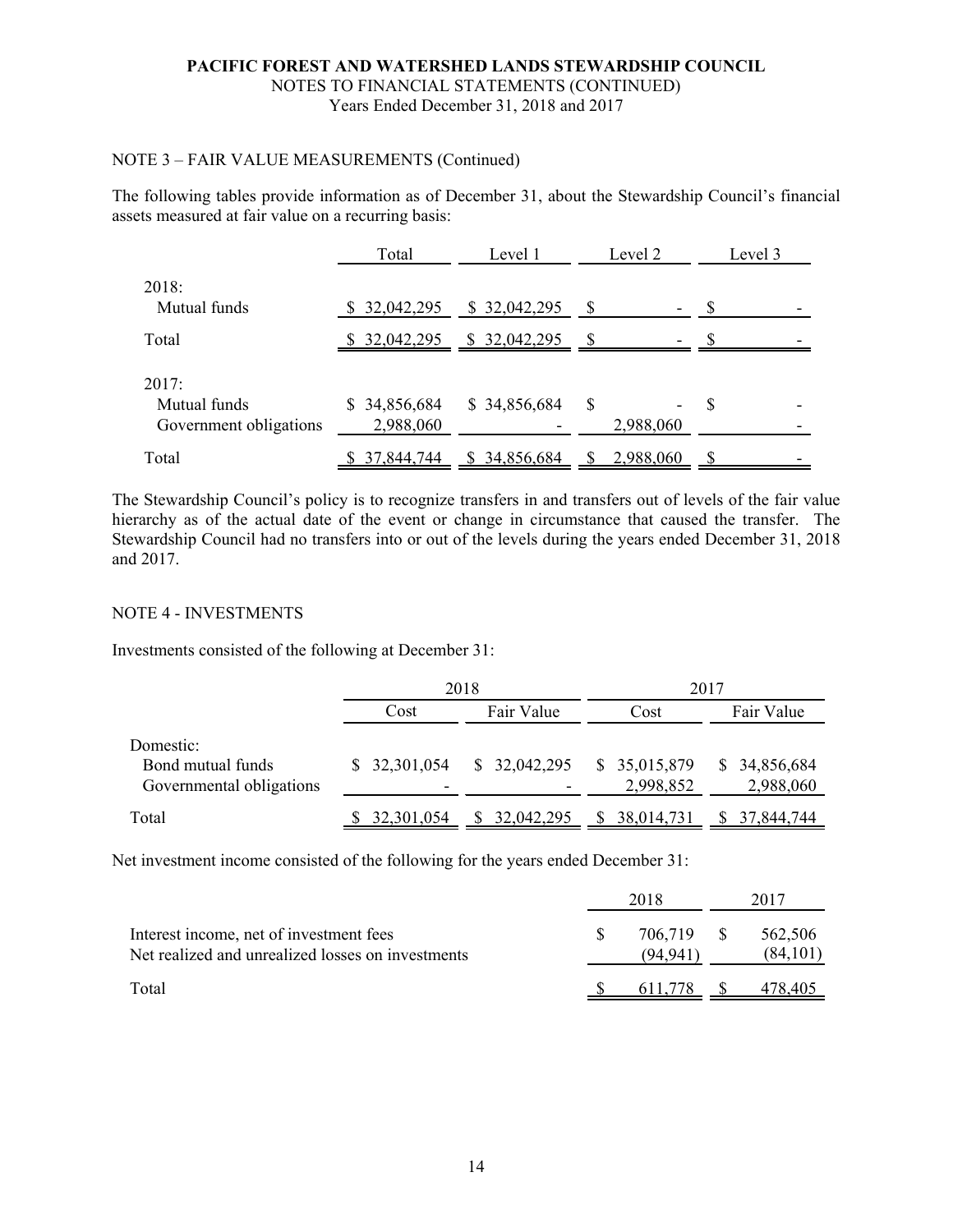NOTES TO FINANCIAL STATEMENTS (CONTINUED)

Years Ended December 31, 2018 and 2017

#### NOTE 5 – PROPERTY AND EQUIPMENT

Property and equipment consisted of the following at December 31:

|                                |   | 2018      |   | 2017          |
|--------------------------------|---|-----------|---|---------------|
| Office equipment               | S | 35,603    | S | 33,966        |
| Furniture and fixtures         |   | 26,633    |   | 26,633        |
| Leasehold improvements         |   | 3,984     |   | 3,984         |
|                                |   | 66,220    |   | 64,583        |
| Less: Accumulated depreciation |   | (56, 187) |   | (50, 527)     |
| Total                          |   | 10,033    |   | <u>14,056</u> |

#### NOTE 6 - NET ASSETS WITH DONOR RESTRICTIONS

Net assets with donor restrictions at December 31, are restricted for the following purposes and may be expended for:

| 2018       | 2017                        |
|------------|-----------------------------|
|            |                             |
|            |                             |
| 46.645     | 110,824                     |
| 34,948,229 | \$ 38,138,128               |
|            | $$34,901,584$ $$38,027,304$ |

### NOTE 7 – NET ASSETS RELEASED FROM DONOR RESTRICTIONS

Net assets were released from donor restrictions by incurring expenses satisfying the restricted purposes or by the occurrence of other events specified by the grantor during the year ended December 31, as follows:

|                                       | 2018      | 2017      |
|---------------------------------------|-----------|-----------|
| Satisfaction of purpose restrictions: |           |           |
| Land Conservation Program             |           | 6,602,145 |
| Youth Investment Program              | 64.179    | 23,712    |
|                                       | 3,801,677 | 6,625,857 |

### NOTE 8 – RETIREMENT PLAN

The Stewardship Council has contracted with a Professional Employer Organization (PEO) to outsource its human resource administration and compliance, which includes an IRC §401(k) Plan (the Plan). The Plan covers all employees with 1,000 hours of service and who have reached the age of twenty-one. Under the safe harbor provision, the Stewardship Council will match 100% of the employee's contributions up to 3% of compensation per pay period and an additional 50% of the amounts of contributions that exceed 3% but that do not exceed 5% of the employee's payroll for the period. For the years ended December 31, 2018 and 2017, total employer contributions made to the Plan were \$24,409 and \$29,761, respectively.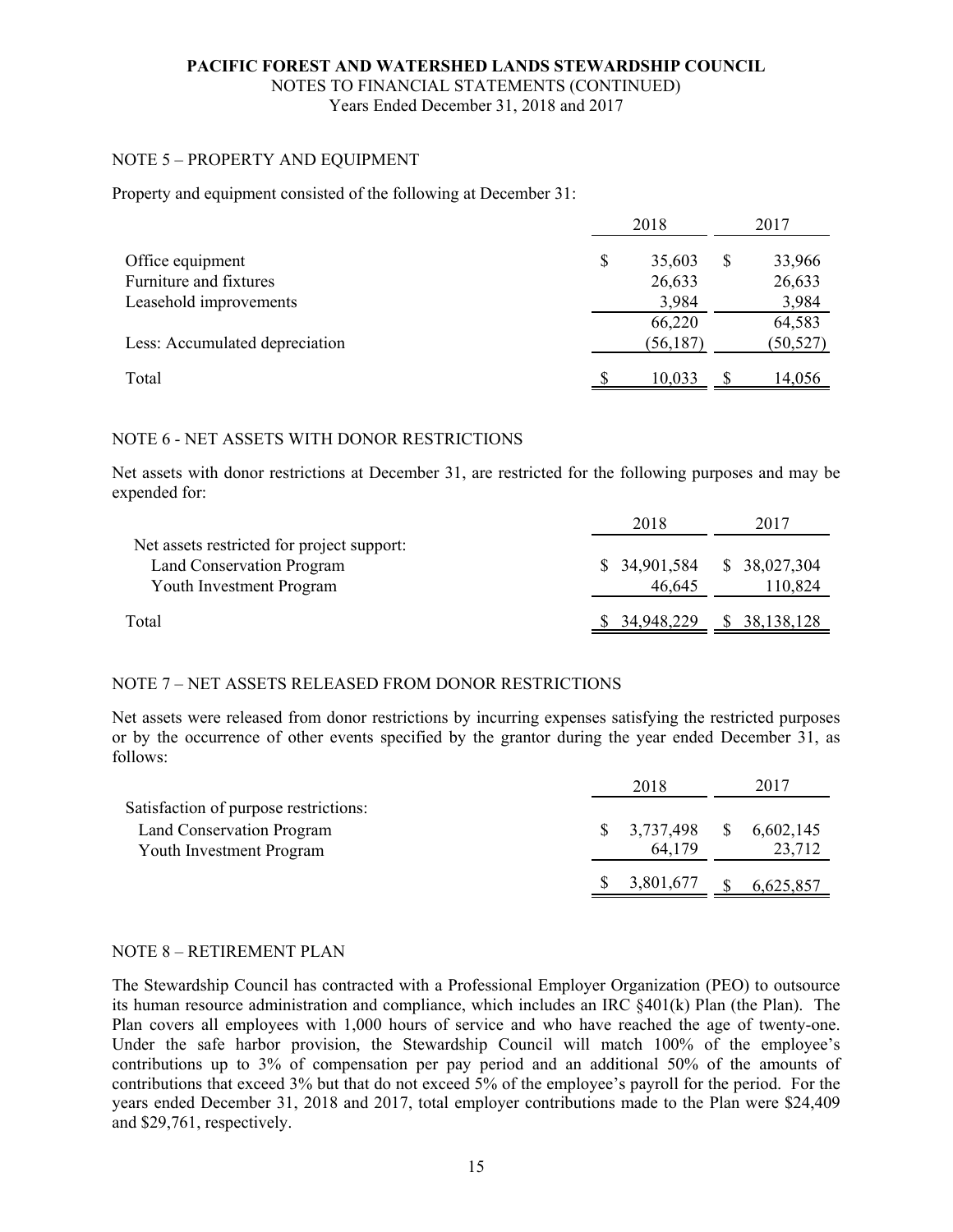#### NOTE 9 – RELATED PARTY TRANSACTIONS

Certain members of the Board of Directors and members of its advisory committees are also employees of other IRC §501(c)(3) organizations or public agencies to which the Stewardship Council has awarded grants and may award grants to in the future. In these circumstances, the Stewardship Council awards grants pursuant to its conflict of interest policy.

In 2010, the Stewardship Council entered into an intercompany agreement with Youth Outside, a separate IRC §501(c)(3) organization, whose charitable purpose is to provide greater resources to connect children, youth, and young adults to nature, parks, open spaces, and the outdoors. As of December 31, 2018 and 2017, one Youth Outside director was also serving as a director on the Stewardship Council's Board of Directors.

On August 1, 2013, Youth Outside and the Stewardship Council executed a \$10.76 million grant agreement (the 2013 *Major Grant Agreement*) to enable Youth Outside to build a permanent program to connect underserved youth to the outdoors. With the transfer of grant funds to Youth Outside in August 2013, Youth Outside then became responsible for paying its own costs of operation.

Under the terms of the 2013 *Major Grant Agreement*, the Stewardship Council has the right to fill one seat on the Youth Outside board of directors until Youth Outside has expended all the grant funds provided by the Stewardship Council. As of December 31, 2018, Youth Outside has not expended all of the grant funds.

#### NOTE 10 - COMMITMENTS

On May 9, 2016, the Stewardship Council entered into an operating lease for office space in Roseville, California for the period of July 1, 2016 through August 31, 2019, which was extended through June 30, 2022. Monthly base payments commence at \$3,239 and increase annually based on price per rentable square foot; in addition, the Stewardship Council is liable for a proportion of operating costs and property taxes. For the years ended December 31, 2018 and 2017, rent expense amounted to \$40,332 and \$125,590, respectively.

The Stewardship Council's future minimum lease commitments for office space is as follows:

| For the Years Ending<br>December 31, | Amount                                     |  |  |
|--------------------------------------|--------------------------------------------|--|--|
| 2019<br>2020<br>2021<br>2022         | \$<br>43,282<br>44,581<br>45,464<br>22,732 |  |  |
| Total                                | 156,059                                    |  |  |

As a result of the annual rent increases and two months of free rent, rent expense is being recognized on a straight-line basis over the term of the lease and the difference between the expense recognized and the rental payments made is recorded as deferred rent. Deferred rent totaled \$2,276 and \$4,794 at December 31, 2018 and 2017, respectively, and is reported as a part of accounts payable on the statements of financial position.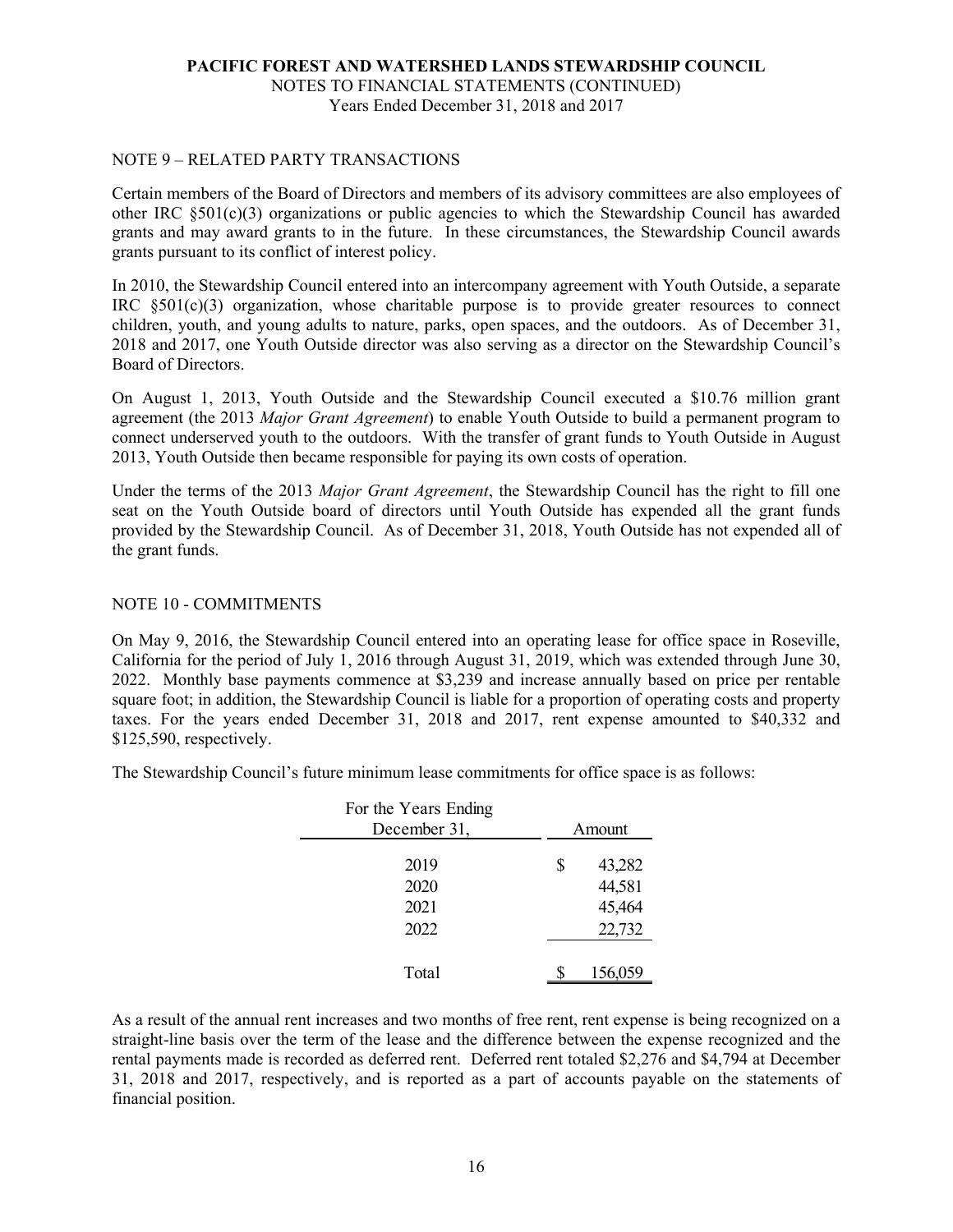## NOTE 11 – SUBSEQUENT EVENTS

The Stewardship Council has evaluated all subsequent events through April 22, 2019, the date the financial statements were available to be issued. No events requiring recognition or disclosure in the financial statements have been identified.